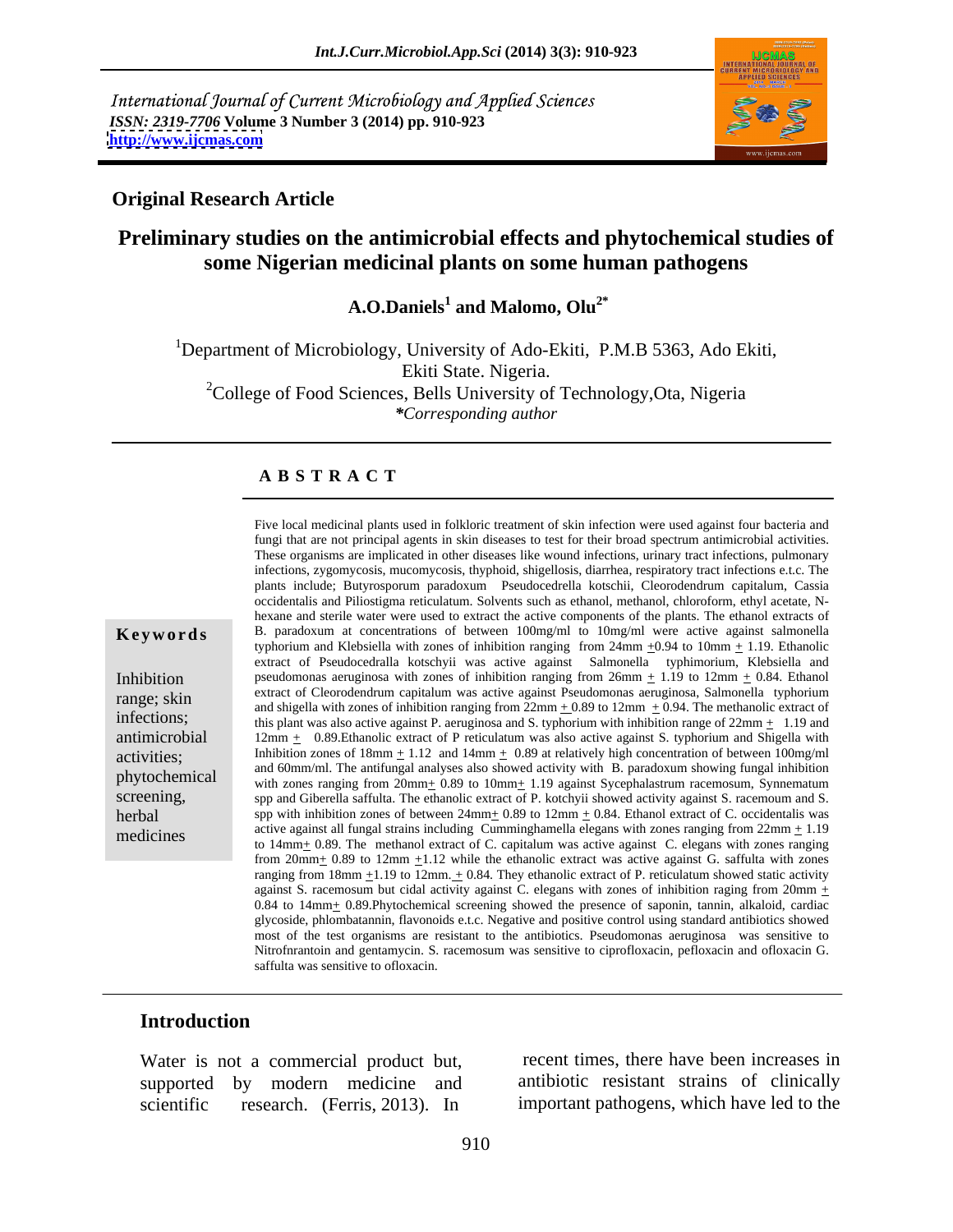emergence of new bacterial strains that are multi-resistant (WHO, 2001, Aibinu et al., component derived from plant matter. 2003; Aibinu *et al.*, 2004). The non availability and high cost of new While some are synthesized to mimic a generation antibiotics with limited natural plant compound, others are made effective span have resulted in increase in from plant extracts. It has been estimated morbidity and mortality (Williams, 2000). Therefore, there is a need to look for United States had tried at least one form of substances from other sources with proven alternative medicine (Eisenberg *et al.*, antimicrobial activity. Consequently, this has led to the search for more effective antimicrobial agents among materials of plant origin, with the aim of discovering Within the last few decades, many plants potentially useful active ingredients that have been screened for their biological and can serve as source and template for the pharmacological properties by researchers. synthesis of new antimicrobial drugs These steps are continually being taken to (Pretorius *et al.,* 2003, Moreillion et al., study the intrinsic worth of traditional 2005). medicine in the light of modern science

Herbal medicines have recently attracted effectively beneficial medical practice and much attention as alternative medicines discouraging harmful ones (Abere et al., useful for treating or preventing life-style 2010). Note worthily, components of herbs related disorders (Agyare *et al.*, 2009). The use of medicinal plants all over the old and new pharmaceutical products. world predates the introduction of About 25% of modern pharmaceutical antibiotics and other modern drugs into the African continent. Herbal medicine has been widely used and formed an integral

Herbal remedies have a therapeutic effect Botyrospermum. The seed is used and are acceptable interventions for traditionally as cooking fat, illuminant, diseases and symptoms. Interestingly, medicinal ointment, hairdressing and for demand for medicinal plants is soap. All parts of the tree are used in progressively rising in industrialized medicine, for skin diseases including nations as it is in developing countries leprosy, dermatitis and eczema, to protect (Abere *et al.*, 2010). The World Health from sunburn, as the oil can counter Organization (WHO) estimated that about 80% of the developing world's population<br>meets their primary health care needs meets their primary health care needs wounds and to massage into stiff joints, as through traditional medicine (Abere *et al.*, well as to treat sore and injuries of 2010; Calixto, 2000; Green, 2000; Jadeja animals. The roots are used for cleaning *et al.*, 2011). About 25% of drugs prescribed and dispensed in the United

States contain at least one active

component derived from plant matter. While some are synthesized to mimic <sup>a</sup> that one out of every three people in the alternative medicine (Eisenberg *et al.*, 1993).

with the scrutiny aimed at adopting discouraging harmful ones (Abere *et al.*, 2010). Note worthily, components of herbs serve as starting materials for a number of About 25% of modern pharmaceutical drugs have botanical origins.

part of primary health care in China, *Butyrospermum paradoxum* is a small Ethiopia, Argentina and Papau New deciduous tree with a corky bark, oblong Guinea (Akinyemi *et al.*, 2005). leaves and ellipsoidal oily seed. It belongs to the family sapotacea, Genus harmful ultra-violet rays from the sun, and also soothe sunburn. It is also used for well as to treat sore and injuries of animals. The roots are used for cleaning the teeth and oral health (Ogunwande et al., 2001).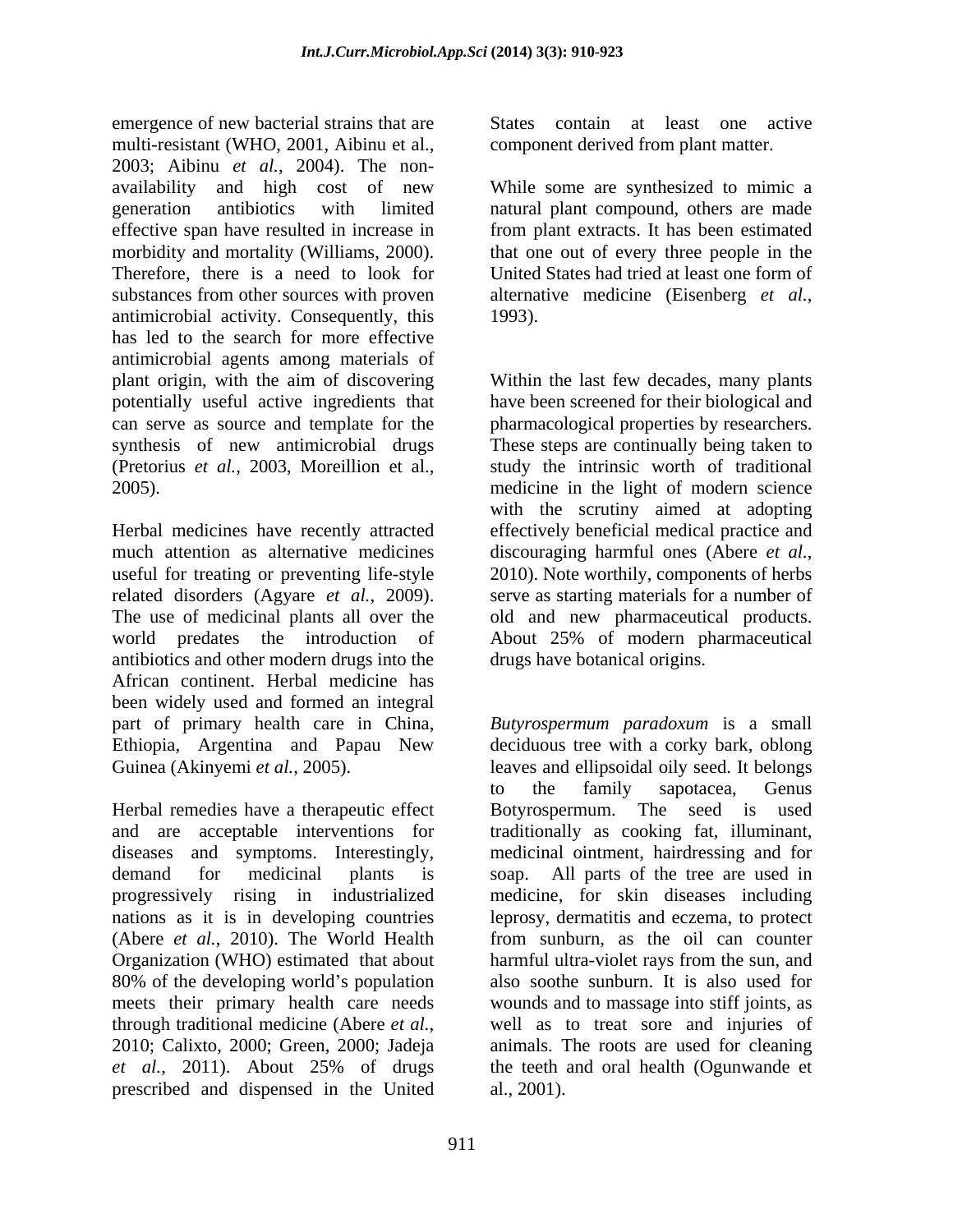*C occidentalis* is a small tree that grow 5 family Leguminosae - Caesalpiniaceae and 8cm of South America, including the Amazon. It is in the some genus as Senna It is a tree, occurring up to 30ft in height and sometimes called coffee senna." Seeds with an evergreen, dense spreading crown pods long are sometimes roasted and made a coffee-like beverage. The cassia genus vines and herbs with numerous species a history in natural medicine as purgative and laxatives . The main plant chemicals in C. occidentalis include: achrosine, xanthones.

Traditionally, its roots, leaves, flowers and pox (Mann, 2003). Other uses include rheumatim and other diseases. The bitter Previous studies have shown that its leaves condition (Haruna et al., 2008).A antimalarial and antihepatotoxic properties (Gasquet, 1993; Percez, 1994; Saraf, 1994). Seeds are brewed into a coffee like **Materials and Methods** beverage for asthma and the flower infusion is used for bronchitis in the Peruvian Amazon (Akinloye et al., 2003).

II diabetes (anon, 2009),

*Piliostigma reticulatum* **(**DL.) Hochst. The extracts were diluted serially to give 'kalgo', Igbo: okpo atu') belongs to the

is found in the savannah region of Nigeria. (Keay, 1989).

comprises some species of trees, shrubs, It is used traditionally in the treatment of growing in the South American rainforest, colds, bark is astringent and used against and tropics. Many species have been diarrhoea and dysentery ; leaves and bark medicinally, and these tropical plants have have haemostatic and antiseptic properties, emodin, anthraquinones, anthrones, hepato-biliary ailments, hydropsy, apigenin, sitosterols, tannins and sterility, rachitis and kwashiorkor. diarrhea. Tea from the leaves to treat cures also ulcers, boils, wounds and syphilitic cancer. Other medical uses are against coughs, hepato-biliary ailments, hydropsy,

seeds are used as laxative and purgative Meliaceae widely distributed in sub Sahara (Todd, 1967). It is a vermifuge, zone of Central Africa. The roots and anticonvulsant and used against chicken leaves are used medicinally in Nigeriafor febrifuge, extrusion of guinea worm (Iwu, bark is used in Congo as infusion for 1993) and black quarter (Ndi et al., 2000). gastrointestinal, febrile and rheumatic exhibited in-vitro antibacterial, decoction of the root-bark and leaves is *Pseudocedrella kotchyii* Harms is a single specie genus belonging to the family rheumatim and other diseases. The bitter condition (Haruna et al., 2008).A used as sitz bath for pile.

# **Materials and Methods**

## **Plant sampling and preparation**

*Cleorodendrum capitalum* suspending 40gm of pulverized sample in *Clerodendron capitatum* (Willd) (family: distilled water. The solutions were allowed verbenaceae) is locally named as Gung to sand for 120hr (5days) and then filtered and used traditionally to treat erectile using Whatman No 1 filter paper. The dysfunction(Abdelwahab et al., 2011). It is filtrates were allowed to evaporate to also used in the folkloric treatment of type dryness and then reconstituted using Plants extracts were prepared by 100mls of ethanol, ethyl acetate and DMSO.

(common name; Yoruba: 'abafin', Hausa: stock percentage of 100mg/ml, 90mg/ml, 80mg/ml, down to 25mg/ml. These serial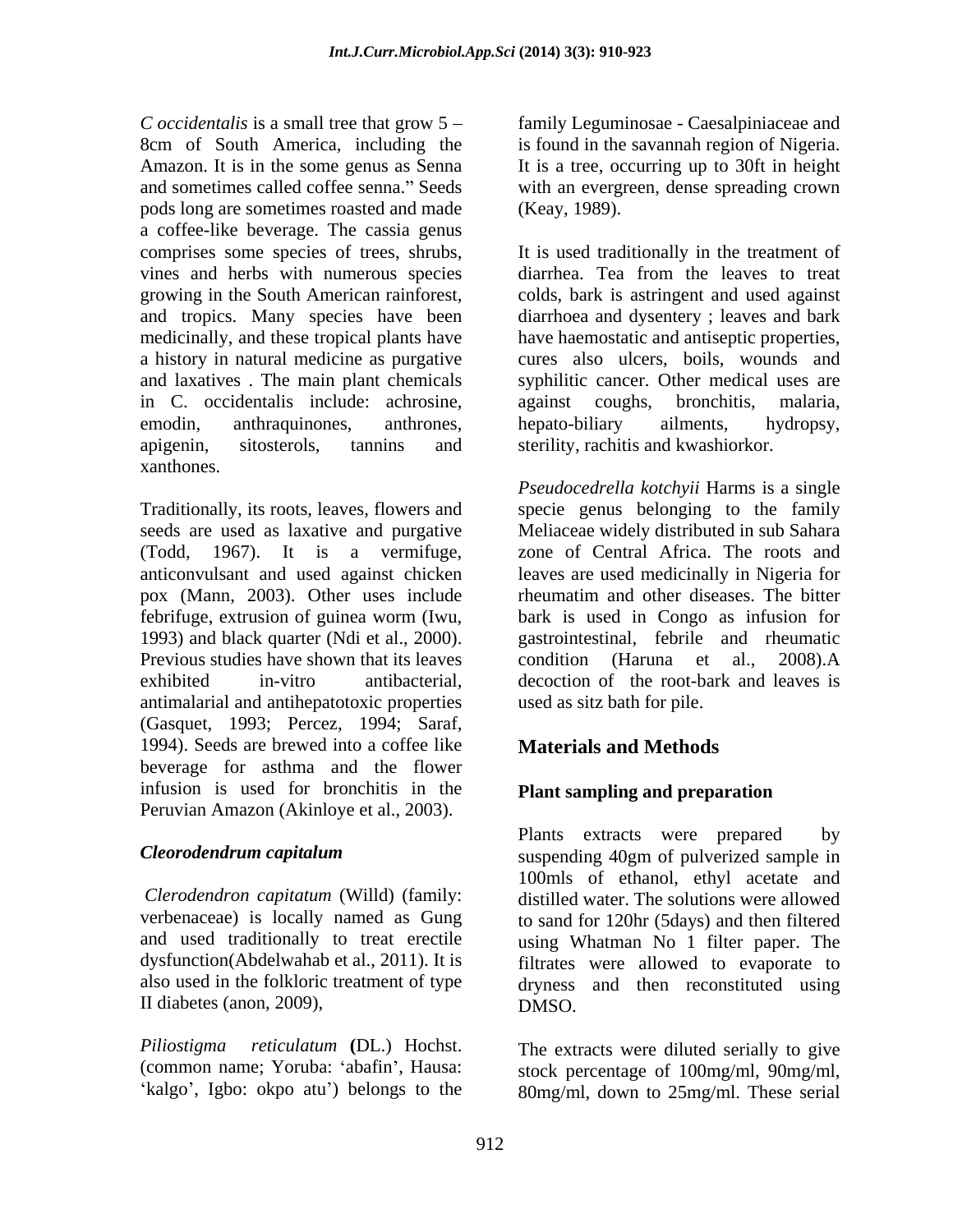dilutions were used for the agar well Cotrimoxazole, Ciprofloxacin and

The microorganisms used in this study were collected from the microbiology department of Obafemi Awolowo **Biochemical test** University, Ile - Ife and biochemical tests<br>were carried out authenticate the identification of the microorganisms. These organisms include; *Pseudomonas aeruginosa, Klebsiella aerogenes, Shigella and Salmonella typhorium. Fungi include; Synnematium spp, Gibellula saffulta***.** dilutions were used for the agar well Centrifuctions (Equivarian and Microscophesical Celtricazole, Centricoxical Celtricazole, Nieolectricazole, Nieolectricazole, Nieolectricazole, Nieolectricazole, Amerylin, The microsc

### **Antimicrobial test**

Broth cultures of bacteria were prepared by suspending a loopful of bacterial culture from slants into nutrient broth and incubated for four hours to obtain a culture Chemical tests performed in the screening compared to Macfarland's constant of and identification of phytochemical  $0.5x10<sup>8</sup>$ . The 4hrs broth cultures were used constituents in the tested medicinal plants to seed agar plates, prepared by pouring were carried out in extracts as well as about 20mls of molten nutrient agar into powder specimens using the standard sterile petridishes by pour plate method. The plates were allowed to set and the (1993); agar well diffusion method was used to carry out the antimicrobial test.

### **Positive and negative control**

Standard antibiotics were tested against test organisms to detect the susceptibility water. 5.0g of potassium iodide was or resistance of microorganisms to the antibiotic disc to justify the need for new antimicrobial. Commercial antibiotic discs were used in this work and the agar disc diffusion method of Kirby- Bauer (1966) Dragendorff s reagent: Solution A: 1.7 g was employed. Standard antibiotic discs of basic bismuth nitrate and 20 g of used include; Amoxylin, Ofloxacin, tartaric acid were dissolved in 80 ml of Streptomycin, Chloramphenicol, distilled water. Solution B: 16 g of

antimicrobial test**.** Erythromycin as the negative control and **Microorganisms** Gentamycin, Cotrimoxazole, Amoxylin, Augmentin, Ceftriazone, Nitrofurantoin, Ciprofloxacin, Tetracyline, Pefloxacin Were used for the negative control.

### **Biochemical test**

were carried out authenticate the Biochemical tests were carried out to *Cunminghamella elegans,* staining, Indole test Methyl red, test, *Syncephalastrum racemosum,* Vogeus preskaur Citrate test, Triple sugar confirm the identification and the physiological properties of the test organisms. Biochemical tests carried out include; Catalase, Motility, Gram iron test, Urease test, Oxidase, Carbohydrate Fermentation test (S/G/L)**.**

### **Phytochemical screening**

## **Qualitative Analysis of Phytochemicals**

procedures as described by Sofowara Trease and Evans (1989); Harborne (1998).

## **Preparation of reagents**

Mayer's reagent:  $0.355$  g of mercuric chloride was dissolved in 60 ml of distilled dissolved in 20 ml of distilled water. Both solutions were mixed and volume was raised to 100 ml with distilled water.

potassium iodide was dissolved in 40 ml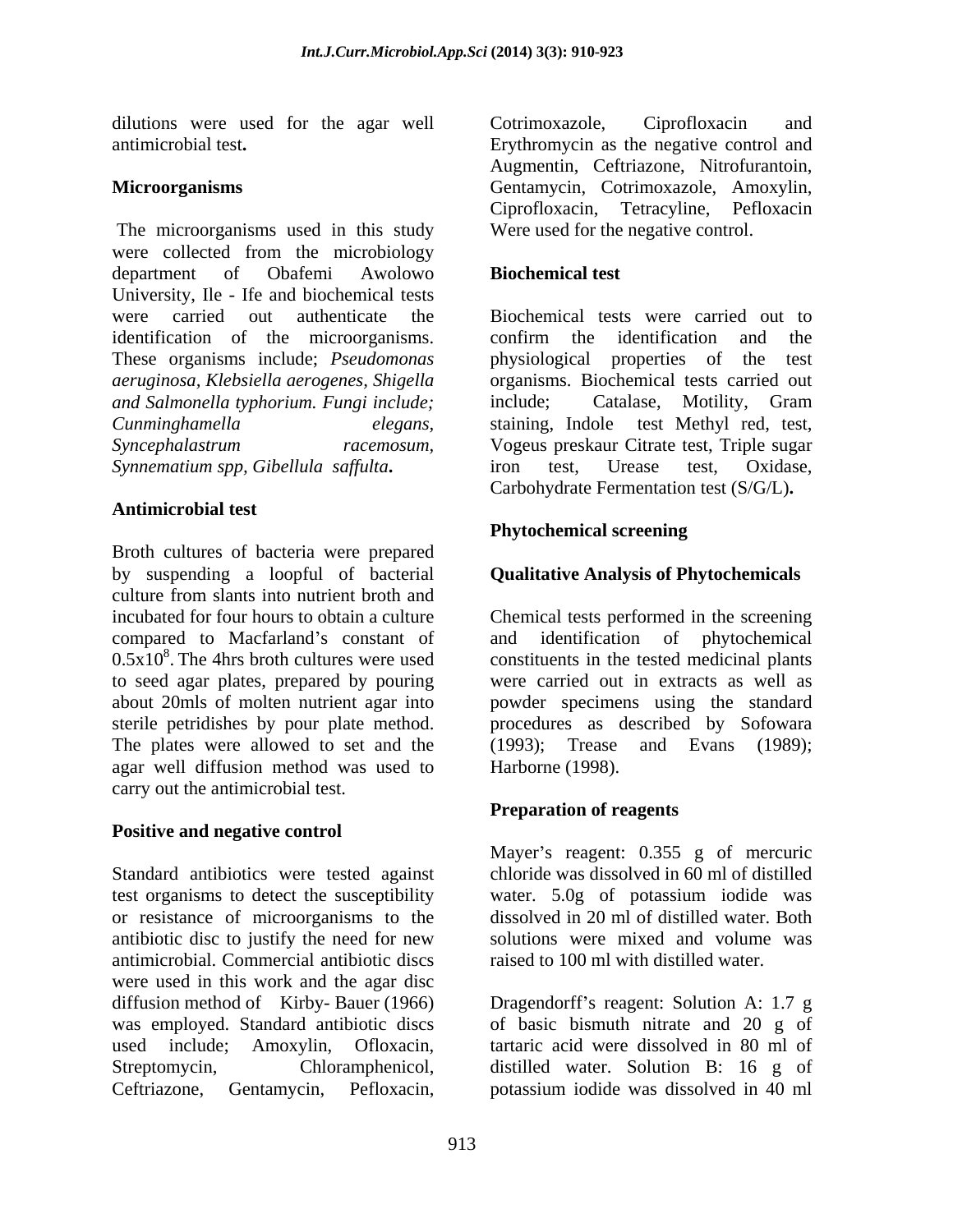of distilled water. Both solutions (A and

About 0.5 to 0.6 g of the methanolic plant extract was mixed in 8 ml of 1% HCl, which showed the presence of tannins. warmed and filtered. 2 ml of the filtrate were treated separately with both reagents **Quantitative analysis** (Mayer's and Dragendorff's), after which it was observed whether the alkaloids were present or absent in the turbidity and/or precipitate formation.

About 0.5 g of the methanolic extract  $20$  minutes. To this, 60 $\mu$ l of potassium indicated the presence of steroids. total phenolics were expressed as  $\mu$ g/gm

### **Test for terpenoids**

An aliquot 0.5 ml of methanolic extract 1975) was mixed with 2 ml of  $CHCl<sub>3</sub>$  in a test<br>tube. 3 ml of concentrated H2SO4 was carefully added to the mixture to form a coloration was formed in the presence of (1ml) was mixed with 1ml of 2%

To the substance in alcohol, a few magnesium turnings and few drops of **Results and Discussion** concentrated hydrochloric acid were added

## **Test for tannins**

B) were mixed in1:1 ratio. The filtration method used here was the **Test for alkaloids** filter paper. The 0.1% FeCl3 was added to of water in a test tube and then filtered. normal method, which includes a flask and filter paper. The 0.1% FeCl3 was added to the filtered samples and observed for brownish green or a blue black coloration, which showed the presence of tannins.

# **Quantitative analysis**

**Extraction and Estimation of Phenolics** (Price et al., 1980)

**Test for steroids** ammonium sulphate were added to plant fraction of each plant was mixed with 2 ml ferricyanide was added and the absorbance of acetic anhydride followed by 2 ml of was measured at 720 nm after 20 minutes sulphuric acid. The colour changed from by incubation at room temperature. violet to blue or green in some samples Quercetin was used as a standard and the  $25 \mu l$  of acetone and  $60 \mu l$  of ferric extract and kept at room temperature for 20 minutes. To this,  $60\mu l$  of potassium total phenolics were expressed as  $\mu$ g/gm of extract.

### **Extraction of Flavonoids** (Harborne, 1975)

tube. 3 ml of concentrated H2SO4 was Flavonoids are generally present as their layer. An interface with a reddish brown flavonoids were assayed. The extract terpenoids, as positive result.  $\blacksquare$  methanolic  $\text{AlCl}_3$  and the absorbance was **Test for flavonoids** in methanol in the range of 100-500 kg was glycosides. They are hydrolyzed and free (1ml) was mixed with 1ml of 2% measured at 430 nm. Quercetin dissolved used as standard

# **Results and Discussion**

and boiled for five minutes. Red coloration The biochemical test carried out aided in identifies the presence of flavonoids the confirmation of the test organisms. The (Shinado's test). result of the biochemical test is recorded in table 1.

The 0.5 g of powdered sample of each the plant extracts is shown in table 2. The medicinal plant leaves was boiled in 20 ml ethanolic extracts of the plants showedThe result of the antimicrobial test using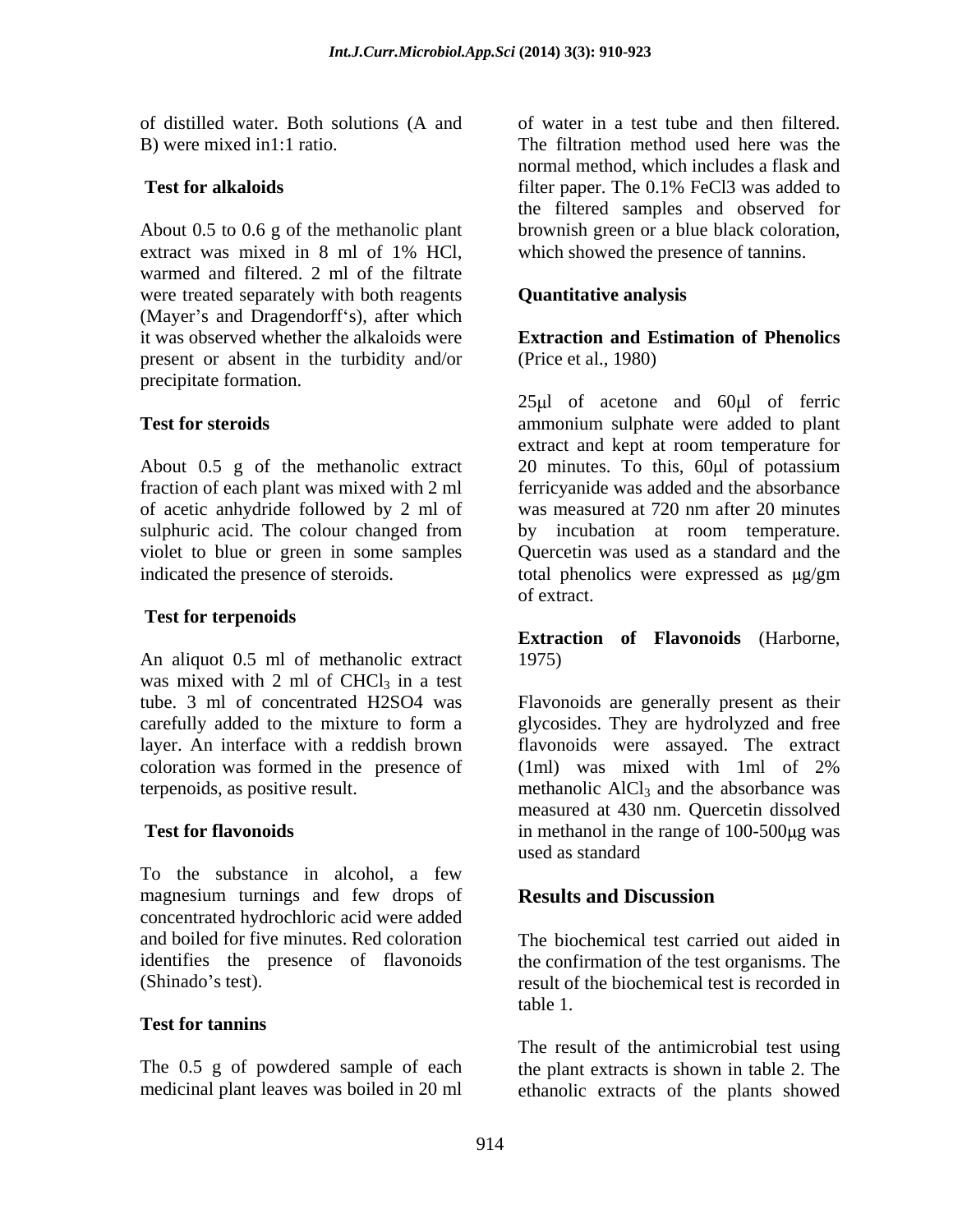more activity as compared with other phytochemicals such as saponins, solvent extracts. However, methanol flavonoid, tannins, streroid, glycosides, extract, chloroform extract and ethyl anthroquinones and alakaloids.(Tables 4,5 acetate extracts of the plants were active and 6). against some bacteria and fungi. *B. paradoxum, C. occidentalis* and The ethanol extract of *Butyrospermum P. reticulatum* were not active against *paradoxum* showed antibacterial activities *P. aeruginosa* (Table 2). Only the ethanol against Salmonella typhi and Klebsiella extracts of *B.paradoxum* and *P .kotchyii* pneumonia. The activity against Klebsiella were active against *Klebsiella* (Table 2). Antifungal effect of plants was not 100mg/ml conc of extract. This shows a appreciable as very few of the plants high antimicrobial property against the showed activities (Table 3). Ethanol organism. Although *B. paradoxum* is used extract of *P. reticulatum* was showed cidal primarily for the treatment of skin activity against *S. racemosum* (Table 3). conditions like leprosy and dermatitis, it's

*aeruginosa* was sensitive to nitrofurantoin and gentamycin.(Table 7and 8). However, fungi showed higher level of activities The antifungal test showed against the antibiotics. S. racemosum was *Syncephalastrum racemosum* (20mm sensitive to ofloxacin, ciprofloxacin and 14mm), Synnematium spp (24mm -16mm) pefloxacin while *G. saffulta* was sensitive and Gibellula sulfatta (18mm -10mm) to to ofloxacin (Table 9 and 10). be sensitive to B paradoxum with the

traditionally for the treatment of several microbial infections. There is a call by the David, 2005). WHO on developing countries to improve health delivery by the primary health care Ethanol extract of Pseudocedrella part of the primary health care system. The inhibition range of 22mm to 12mm. The

medications should be a screening for

The antimicrobial screening of the plants the traditional treatment of rheumatism showed considerable activities. This could be attributed to the presence of

phytochemicals such as saponins, and  $6$ ).

Positive and negative control carried out 10mm) and *Klebsiella* (224mm -14mm) using standard antibiotic discs showed which are implicated in typhoid fever, high resistance of microorganisms to the food poisoning and bacteria cystitis (UTI) antibiotics used. Only *Pseudomonas*  respectively shows the broad spectrum showed an inhibition zone of 24mm at activity against Salmonella (16mm activity of the plant.

Several medicinal plants are used (Pavlovic and Bulaji,2006) and intra The antifungal test showed 14mm), *Synnematium* spp (24mm -16mm) corresponding zones of inhibition. S. racemosum is implicated in nail diseases abdominal zygomycosis (Schlebush and David, 2005).

approach; meanwhile, the use of herbal kotschyii was active against S. racemosum medication is recognized as an integral and Gibellua saffulta with zones of An important aspect of evaluating herbal extract of the plant to be active against possible broad spectrum ability of the plants. organism with zones of inhibition ranging Ethanol extract of Pseudocedrella inhibition range of 22mm to 12mm. The antibacterial test also revealed the ethanol Pseudomonas aeruginosa, Salmonella typhi and klebsiella which is an intestinal from 26mm to 12mm. This plant is used in the traditional treatment of rheumatism and pile. With the result recorded in tables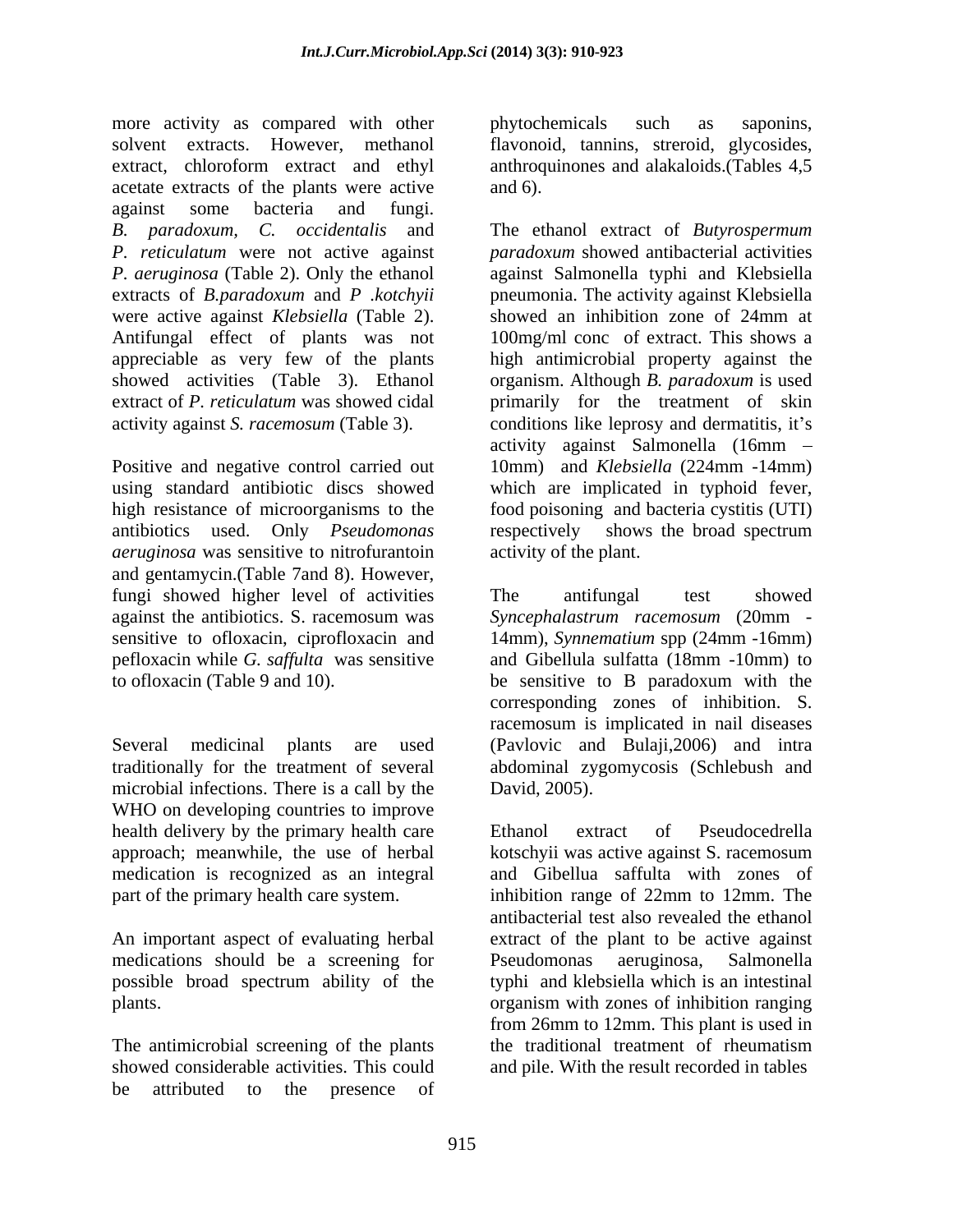| S/N | <b>Tests</b>              | Salmonella            | <b>Shigella</b>       | Klebsiella               | Pseudomonas |
|-----|---------------------------|-----------------------|-----------------------|--------------------------|-------------|
|     | Catalase                  |                       |                       |                          |             |
|     | Motility                  |                       |                       |                          | $-rod$      |
|     | Gram staining             |                       |                       |                          |             |
|     | Indiole test              |                       |                       |                          |             |
|     | Methyl red test           |                       |                       |                          |             |
|     | Vogeus preskaur           |                       |                       |                          |             |
|     | Citrate test              |                       |                       |                          |             |
|     | Triple sugar iron test    | Alk/acid butt/ $H_2S$ | Alk red, acidic butt, | Acid                     | Acid        |
|     |                           | /no gas               | no gas, no $H_2S$     |                          |             |
|     | Urease test               |                       |                       | $\sim$                   |             |
|     | Oxidase                   |                       |                       | $\sim$                   |             |
| 10  | Carbohydrate Fermentation |                       |                       |                          |             |
|     | test                      |                       |                       |                          |             |
|     | Sucrose                   | no acid               |                       |                          | $-ve$       |
|     | Glucose                   | acid and gas          |                       | $+$ , acid,              | $-ve$       |
|     | Lactose                   | -ve, no acid          | $-ve$                 | Acid and gas $\vert$ -ve |             |
|     |                           |                       |                       |                          |             |

**Table.1** Biochemical and physiological test.

two and three, the broad spectrum activites the plant did not inhibit *Pseudomonas*  of the plant against both bacteria and fungi *aeruginosa*. This negates the claim that the has been established. The Ethanol and methanol extracts of Cassia occidentalis since P. *aeruginosa* is an commonly were also active against Salmonella while isolated from wound .However the plant the water extract was active against showed light antifungal activity (Table 3). *Shigella*. Antifungal test showed all the This can further be investigated for its use fungal strains to be sensitive to the plant at high concentration. This plants is used as laxative and purgative. And anticonvulsant Cleorodendron capitalum is use also exhibits broad spectrum activities. 2003) and erectile disfunction

its medicinal treatment of diarrheoa, extract inhibiting P. *aeruginosa*, ulcer showed activity against some of the inhibition of 26mm -12mm, and the test organisms with the ethanol extract *Klebsiella* with zones of inhibition running ethyl acetate extract showing the highest zone of inhibition from 30mm -14mm.but

plant is used in the treatment of wound since *P. aeruginosa* is an commonly as an anifungal.

and used against chicken pox. This plant traditionally to treat diabetes II ( Anon, *Piliostigma reticulatum* , a plant noted for antimicrobial activities with the ethanol dysentery , ulcer, wound and syphilitic *S. typhi,* and *Shigella* with zones of inhibiting *Salmonella*, *Shigella* and against P. aeruginosa and S. typhii with from 18mm -14mm, methanol extract showed antifungal effect on two fungi showing same zone of inhibition the (Table 3) also confirming the broad Cleorodendron capitalum is use 2003) and erectile disfunction (Abdulwahab et al, 2011) has extract inhibiting *P. aeruginosa*, inhibition of 26mm -12mm, and the extract showing inhibition zones ranging from 22mm-12mm. It spectrum activity of the plant.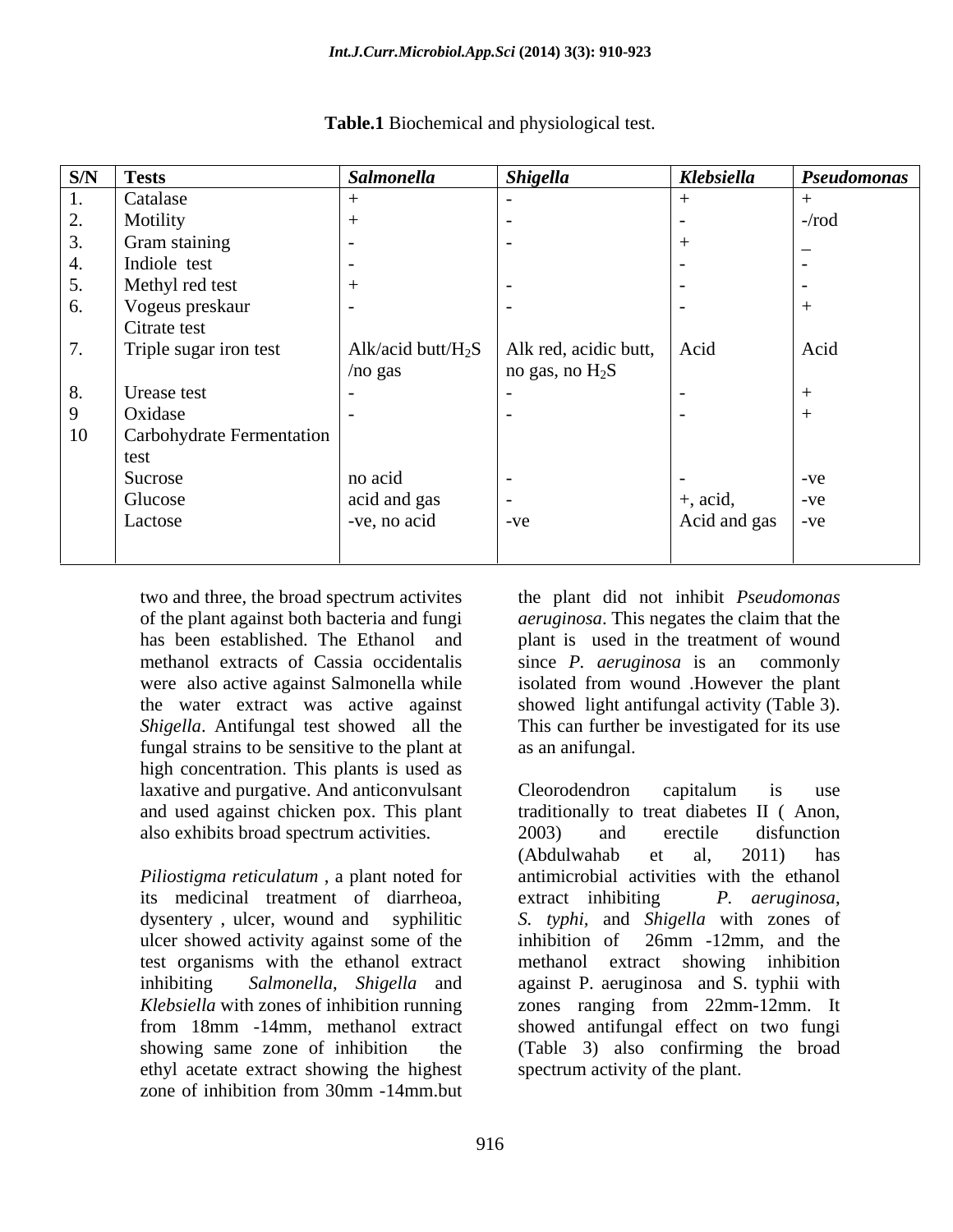| Table.2 A<br>Antibacterial screening of plant extracts<br>Antib |  |  |
|-----------------------------------------------------------------|--|--|
|                                                                 |  |  |

| <b>Extracts</b>             | Pseudomonas           |            |    |            |      |     | <b>Salmonella</b>                                                      |                         |                   |             | <b>Shigella</b> |    |      |            |       | Klebsiella                                                                   |               |  |
|-----------------------------|-----------------------|------------|----|------------|------|-----|------------------------------------------------------------------------|-------------------------|-------------------|-------------|-----------------|----|------|------------|-------|------------------------------------------------------------------------------|---------------|--|
|                             | $100 \mid 60 \mid 40$ |            | 20 | $\vert$ 10 | 100  |     | $\begin{array}{ c c c c c } \hline 60 & 40 & 20 \\ \hline \end{array}$ |                         | $10 \t 100 \t 60$ |             | 40              | 20 | 10   | $\mid$ 100 |       | $\begin{array}{ c c c c c c } \hline 60 & 40 & 20 & 10 \ \hline \end{array}$ |               |  |
| B. paradoxum in Ethanol     |                       |            |    |            | 16   |     | $14$   12   10                                                         |                         |                   |             |                 |    |      | 24         |       | 22 20                                                                        | $16 \mid 14.$ |  |
| B. paradoxum in<br>methanol |                       |            |    |            |      |     |                                                                        |                         |                   |             |                 |    |      |            |       |                                                                              | $\sim$        |  |
|                             |                       |            |    |            |      |     |                                                                        |                         |                   |             |                 |    |      |            |       |                                                                              |               |  |
| B.paradoxum in water        |                       |            |    |            | 16   |     | $14$   $12$   $10$                                                     |                         |                   |             |                 |    |      |            |       |                                                                              |               |  |
| B. paradoxum in E.A.        |                       |            |    |            | $--$ |     |                                                                        |                         |                   |             |                 |    |      |            |       |                                                                              |               |  |
|                             |                       |            |    |            |      |     |                                                                        |                         |                   |             |                 |    |      |            |       |                                                                              |               |  |
| P. kotchyii in ethanol      | $18 \mid 16 \mid 14$  |            | 12 |            | 26   |     | $\sqrt{24}$   20   16   14                                             |                         |                   |             |                 |    |      | 20         |       | $18 \ 16$                                                                    | $14 \mid 12$  |  |
| P. kotchyii in methanol     |                       |            |    |            |      |     |                                                                        |                         |                   |             |                 |    | $ -$ |            |       |                                                                              |               |  |
| P. kotchyii in water        |                       |            |    |            |      |     |                                                                        |                         |                   |             |                 |    |      |            |       |                                                                              |               |  |
| P. kotchyii in E.A          |                       |            |    |            |      |     |                                                                        |                         |                   |             |                 |    |      |            |       |                                                                              |               |  |
|                             |                       |            |    |            |      |     |                                                                        |                         |                   |             |                 |    |      |            |       |                                                                              |               |  |
| C. occidentalis in ethanol  |                       |            |    |            | 18   |     | $16 \mid 14 \mid 12$                                                   |                         |                   |             |                 |    |      |            |       |                                                                              |               |  |
| C. occidentalis in          |                       |            |    |            | 22   |     |                                                                        | $18$   16   14   12   - |                   |             |                 |    |      |            | $- -$ |                                                                              |               |  |
| methanol                    |                       |            |    |            |      |     |                                                                        |                         |                   |             |                 |    |      |            |       |                                                                              |               |  |
| C. occidentalis in water    |                       |            |    |            |      |     | $  -$                                                                  |                         | 18                | 16          | 12              | 10 |      |            |       |                                                                              |               |  |
| C. occindentalis in E.A.    |                       |            |    |            |      |     |                                                                        |                         |                   |             |                 |    |      |            |       |                                                                              |               |  |
|                             |                       |            |    |            |      |     |                                                                        |                         |                   |             |                 |    |      |            |       |                                                                              |               |  |
| C. capitalum in ethanol     | 18   16   14          |            | 12 |            | 22   | 20  | $16 \t12$                                                              |                         | 26                | $\sqrt{24}$ | 22              | 20 | 16   |            |       |                                                                              |               |  |
| C.capitalum in methanol     | 22 20                 | $\vert$ 16 | 14 |            | 20   | 16  | 12                                                                     |                         |                   |             |                 |    |      |            |       |                                                                              |               |  |
| C. capitalum in water       |                       |            |    |            |      | $=$ |                                                                        |                         |                   |             |                 |    |      |            |       |                                                                              |               |  |
| C. capitalum in E.A         |                       |            |    |            |      |     |                                                                        |                         |                   |             |                 |    |      |            |       |                                                                              |               |  |
|                             |                       |            |    |            |      |     |                                                                        |                         |                   |             |                 |    |      |            |       |                                                                              |               |  |
| P. reticulatum in ethanol   |                       |            |    |            | 18   | 16  |                                                                        |                         | 14                |             |                 |    |      |            |       |                                                                              |               |  |
| P. reticulatum in           |                       |            |    |            | 18   |     | $16 \mid 14 \mid -$                                                    |                         |                   |             |                 |    |      |            |       |                                                                              |               |  |
| methanol                    |                       |            |    |            |      |     |                                                                        |                         |                   |             |                 |    |      |            |       |                                                                              |               |  |
| P. reticulatum in water.    |                       |            |    |            |      |     |                                                                        |                         |                   |             |                 |    |      |            |       |                                                                              |               |  |
| P.reticulatim in E.A.       |                       |            |    |            | 30   |     |                                                                        |                         |                   | 24          | 22              | 20 |      | 18   16    | 14    |                                                                              |               |  |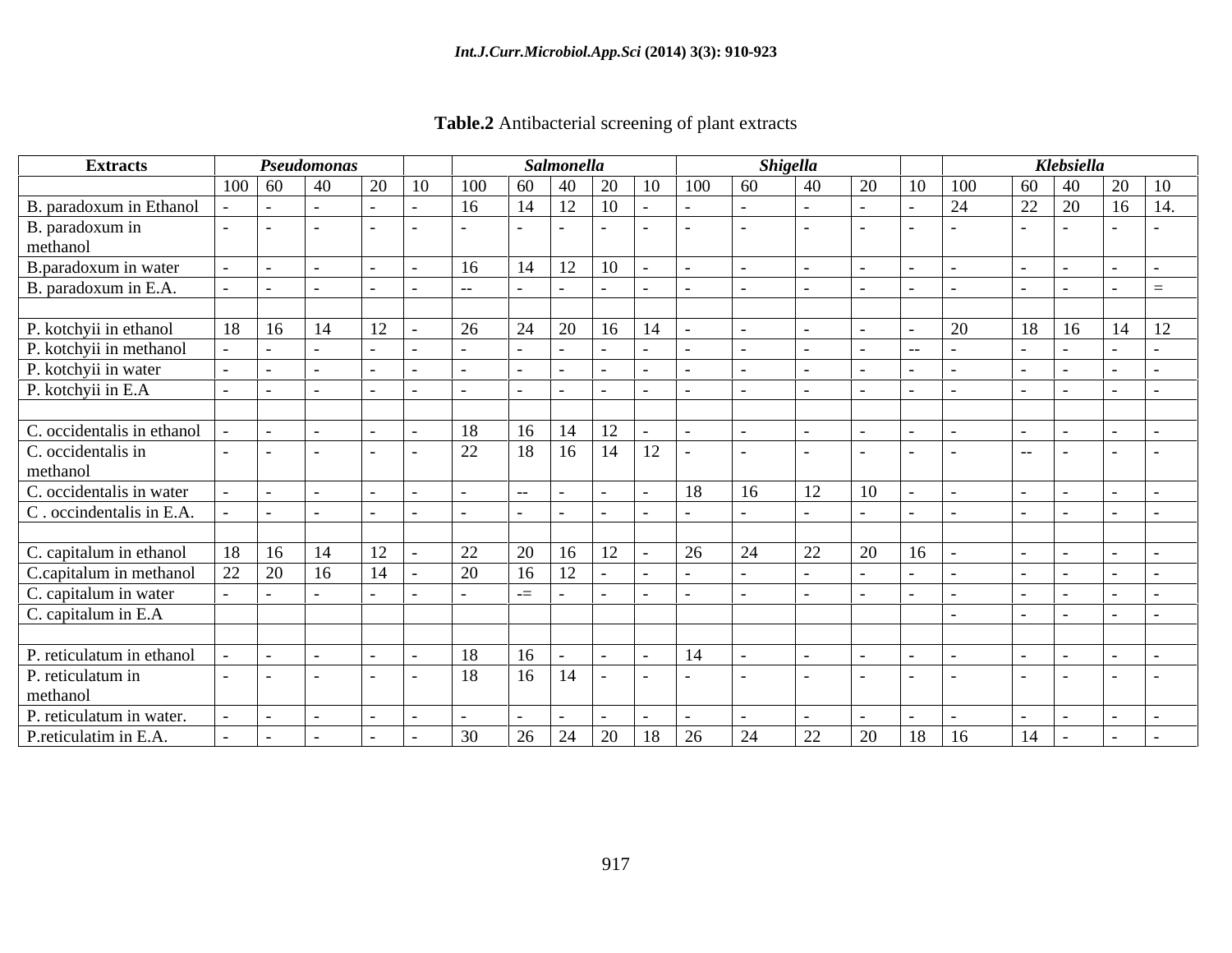| <b>Table.3</b><br>$\cdot$ .<br>' Antifungai | l effects<br>of plant extracts<br>$\cdot$ is $\alpha$ if |  |  |  |
|---------------------------------------------|----------------------------------------------------------|--|--|--|
|                                             |                                                          |  |  |  |

| <b>Plants</b>               | 2fsub1            |                       |    |       |               | 2c/c10sub2    |        |               |    |               | D10sub 2                    |    |                    |                      | EY/C3  |       |            |    |
|-----------------------------|-------------------|-----------------------|----|-------|---------------|---------------|--------|---------------|----|---------------|-----------------------------|----|--------------------|----------------------|--------|-------|------------|----|
|                             |                   | $100 \mid 60 \mid 40$ |    | 20    | <sup>10</sup> | $100 \mid 60$ |        | 40            |    | 10            | $100 \, 60$                 |    |                    | $20 \mid 10$         | 100 60 |       | 40<br>20   | 10 |
| B. paradoxum in Ethanol     | 20                | $18 \mid 16$          |    | 14    |               | 24            | 22     | <sup>20</sup> | 18 | 16            | 18<br>$\vert$ 16            | 14 |                    | 12 10                |        |       |            |    |
| B. paradoxum in methanol    |                   |                       |    |       |               |               |        |               |    |               |                             |    | $\sim$ $ \sim$     |                      |        |       |            |    |
| -B.paradoxum in water       |                   |                       |    |       |               | $- -$         |        |               |    |               |                             |    |                    |                      |        |       |            |    |
| B. paradoxum in E.A.        |                   |                       |    |       |               |               |        |               |    |               | $-$                         |    |                    |                      |        |       |            |    |
|                             |                   |                       |    |       |               |               |        |               |    |               |                             |    |                    |                      |        |       |            |    |
| P. kotchyii in ethanol      | 22                | 20 16                 |    | 12    |               |               |        |               |    |               | 18 16                       | 14 | $\vert$ 12 $\vert$ |                      |        |       |            |    |
| P. kotchyii in methanol     |                   |                       |    |       |               |               |        |               |    |               |                             |    |                    |                      |        |       |            |    |
| P. kotchyii in water        |                   |                       |    |       |               |               |        |               |    |               |                             |    |                    |                      |        |       |            |    |
| P. kotchyii in E.A          |                   |                       |    | $- -$ |               |               |        |               |    |               |                             |    |                    |                      |        |       |            |    |
|                             |                   |                       |    |       |               |               |        |               |    |               |                             |    |                    |                      |        |       |            |    |
| C. occidentalis in ethanol  | 24                | 22                    | 18 |       |               | 22            | 20     | 16            | 12 | 10            | <sup>20</sup><br>$\vert$ 18 | 16 |                    | $14 \mid 12 \mid 20$ |        | 18    | 16         |    |
| C. occidentalis in methanol |                   |                       |    |       |               |               |        |               |    |               |                             |    |                    |                      |        |       |            |    |
| C. occidentalis in water    |                   |                       |    |       |               |               |        |               |    |               |                             |    |                    | $- -$                |        |       |            |    |
| C. occindentalis in E.A.    |                   |                       |    | $- -$ |               |               |        |               |    |               |                             |    |                    |                      |        |       |            |    |
|                             |                   |                       |    |       |               |               |        |               |    |               |                             |    |                    |                      |        |       |            |    |
| C. capitalum in ethanol     |                   |                       |    |       |               |               |        |               |    |               | $18 \mid 16$                | 14 | $ 12 $ .           |                      |        |       |            |    |
| C.capitalum in methanoL     |                   |                       |    |       |               |               |        |               |    |               |                             |    |                    | $\sqrt{20}$          | 18     | 16    | 12<br>14   |    |
| C. capitalum in water       |                   |                       |    |       |               |               |        |               |    |               |                             |    |                    |                      |        |       |            |    |
| C. capitalum in E.A         |                   |                       |    |       |               |               |        |               |    |               |                             |    |                    |                      |        |       |            |    |
|                             |                   |                       |    |       |               |               |        |               |    |               |                             |    |                    |                      |        |       |            |    |
| P. reticulatum in ethanol   | 12                |                       |    |       |               |               |        |               |    |               |                             |    |                    |                      |        |       |            |    |
| P. reticulatum in           | 20   18   16   14 |                       |    |       |               |               | $\sim$ |               |    | $\sim$ $\sim$ | $\sim$                      |    | $\sim$             | $\mathbf{1}$         | 20     | 18 16 | $\vert$ 14 |    |
| methanol###                 |                   |                       |    |       |               |               |        |               |    |               |                             |    |                    |                      |        |       |            |    |
| P. reticulatum in water.    |                   |                       |    |       |               |               |        |               |    |               |                             |    |                    |                      |        |       |            |    |
| P. reticulatim in E.A.      | 20                |                       |    |       |               | 20            |        |               |    |               |                             |    |                    |                      |        |       |            |    |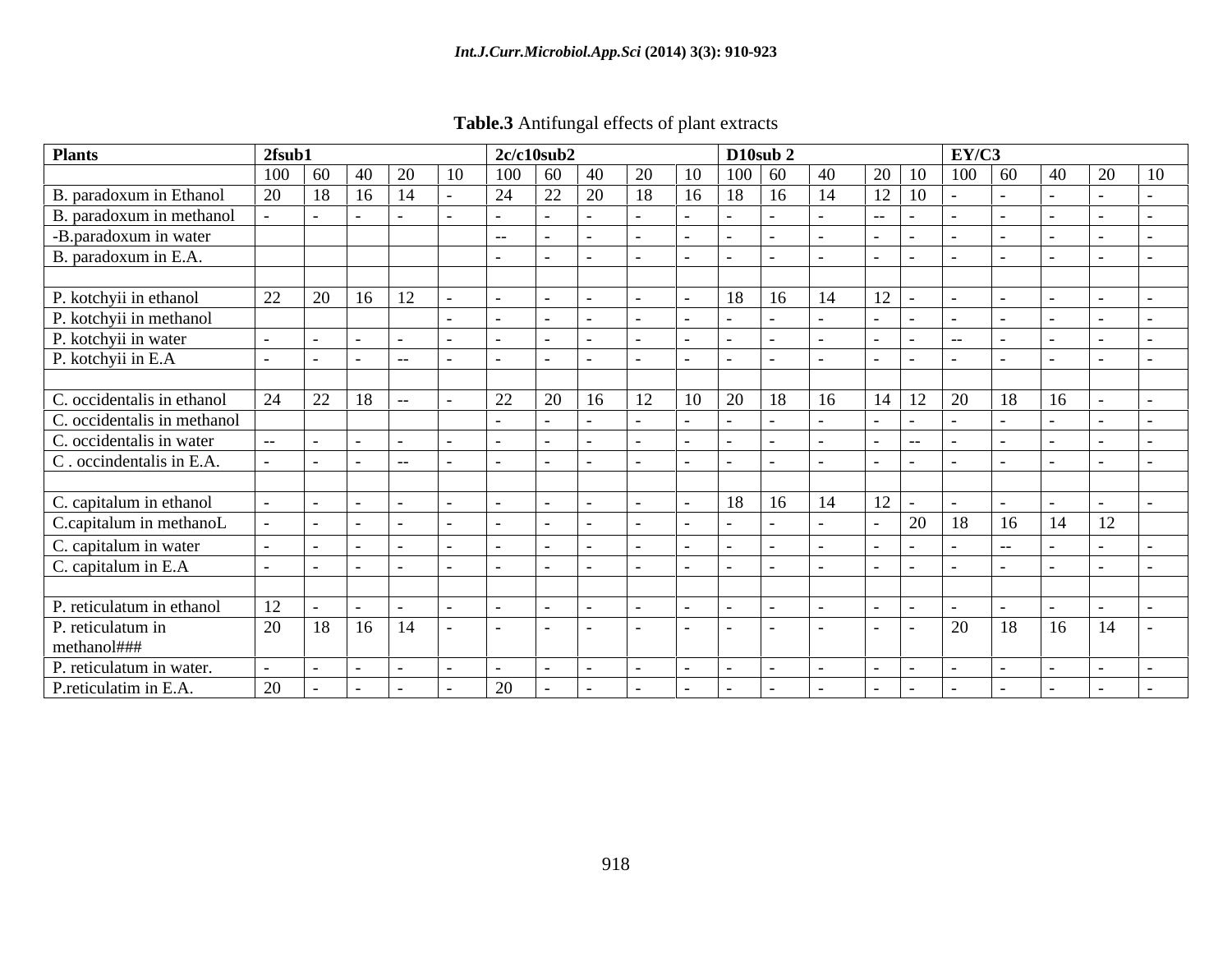| <b>Plants</b>              |  |  |  | Saponin   flavonoid   Tannin   Glycosides   Phenols   Steroids   Phlombantanins   Anthroquinone   Alkaloids |  |
|----------------------------|--|--|--|-------------------------------------------------------------------------------------------------------------|--|
| C.occidentalis             |  |  |  |                                                                                                             |  |
| $\mid$ <i>B.</i> paradoxum |  |  |  |                                                                                                             |  |
| C.capitalum                |  |  |  |                                                                                                             |  |
| P.reticulatum              |  |  |  |                                                                                                             |  |
| P. kotchyii                |  |  |  |                                                                                                             |  |
|                            |  |  |  |                                                                                                             |  |

**Table.4** Phytochemical screening of plants (Ethanol extracts)

### **Table.5** Phtyochemical screening of plants (Methanol extracts)

| <b>Plants</b>       |  |  |  | Saponin   flavonoid   Tannin   Glycosides   Phenols   Steroids   Phlombantanins   Anthroquinone   Alkaloids |  |
|---------------------|--|--|--|-------------------------------------------------------------------------------------------------------------|--|
| $C. occidentalis$ + |  |  |  |                                                                                                             |  |
| $ B.$ paradoxum $ $ |  |  |  |                                                                                                             |  |
| C. capitalum        |  |  |  |                                                                                                             |  |
| P. reticulatum      |  |  |  |                                                                                                             |  |
| P. kotoh yii        |  |  |  |                                                                                                             |  |
|                     |  |  |  |                                                                                                             |  |

### **Table.6** Screening of plants (Water extacts)

| <b>Plants</b>                    |  |  |  | Saponin   flavonoid   Tannin   Glycosides   Phenols   Steroids   Phlombantanins   Anthroquinone   Alkaloids |  |
|----------------------------------|--|--|--|-------------------------------------------------------------------------------------------------------------|--|
| $\vert$ C.occidentalis $\vert$ - |  |  |  |                                                                                                             |  |
| B. paradoxum                     |  |  |  |                                                                                                             |  |
| C.capitalum                      |  |  |  |                                                                                                             |  |
| P. reticulatum                   |  |  |  |                                                                                                             |  |
| P. kotchyii                      |  |  |  |                                                                                                             |  |
|                                  |  |  |  |                                                                                                             |  |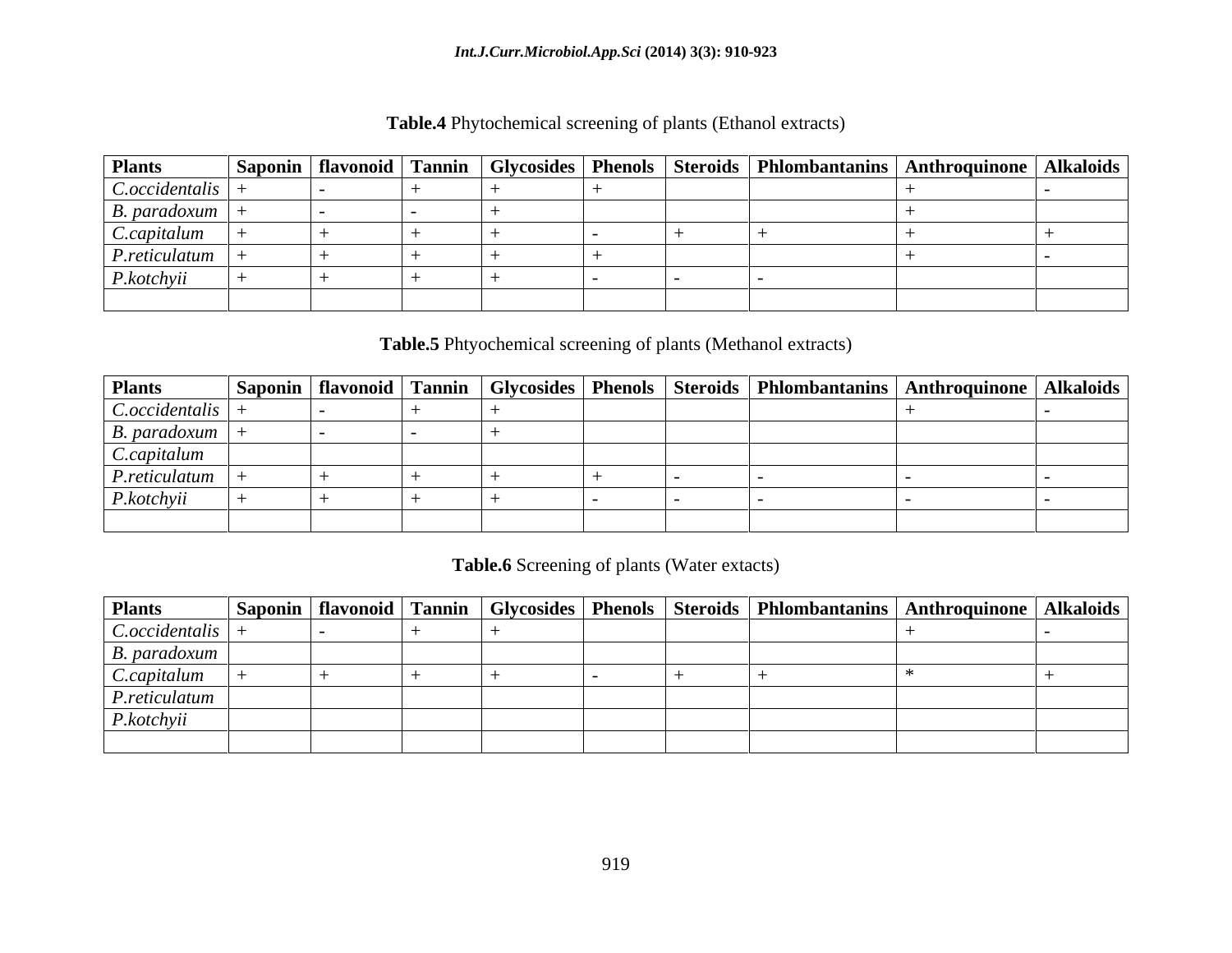### *Int.J.Curr.Microbiol.App.Sci* **(2014) 3(3): 910-923**

| $\overline{CODE}$ $AB$ |                     |                          | Salmonella   Pseudomonas   Shigella   K.aerogenes |  |
|------------------------|---------------------|--------------------------|---------------------------------------------------|--|
| AMX                    | Amoxylin            |                          |                                                   |  |
| OFL                    | Ofloxacin           | $\sim$                   | $\sim$                                            |  |
| <b>STR</b>             | Streptomycin        |                          |                                                   |  |
| <b>CHL</b>             | Chloramphenicol     |                          |                                                   |  |
| <b>CFF</b>             | Ceftriazone         |                          |                                                   |  |
| <b>GEN</b>             | Gentamycin          | $\sim$                   |                                                   |  |
| PFL                    | Pefloxacin          | $\sim$                   |                                                   |  |
| <b>COT</b>             | Cotrimoxazole       | $\overline{\phantom{0}}$ |                                                   |  |
| <b>CPX</b>             | Ciprofloxacin       | $\sim$                   |                                                   |  |
| ERY                    | <b>Erythromycin</b> |                          |                                                   |  |

**Table.7** Bacterial - positive control

**Table.8** Bacteria - negative control

| $\vert$ CODE $\vert$ AB |                                   | Salmonella   Pseudomonas   Shigella | <b>K.aerogenes</b> |
|-------------------------|-----------------------------------|-------------------------------------|--------------------|
|                         | AUG Augmentin<br>CRO Ceftriazone. |                                     |                    |
|                         |                                   |                                     |                    |
| <b>NIT</b>              | Nitrofurantoin                    | $14$ mm                             |                    |
|                         | GEN Gentamycin                    | $18$ mm                             |                    |
|                         | COT Cotrimoxazole                 |                                     |                    |
|                         | OFL Ofloxacin                     |                                     |                    |
|                         | AMX   Amoxycillin                 |                                     |                    |
|                         | CPX Ciprofloxacin                 |                                     |                    |
| <b>TET</b>              | Tetracycline                      |                                     |                    |
| PFX                     | Pefloxacin                        |                                     |                    |

### **Table.9** Positive control - Fungi

| $COD$ AB                         |                                        |               |  | $2$ fsub Ey/c D10 SUB 2 C/C10SUB |
|----------------------------------|----------------------------------------|---------------|--|----------------------------------|
|                                  |                                        |               |  |                                  |
| AM   Amoxylin                    |                                        |               |  |                                  |
|                                  |                                        |               |  |                                  |
| OFL Ofloxacin                    |                                        |               |  | $\sim$                           |
| STR Streptomycin                 |                                        |               |  | $\sim$                           |
|                                  | CHL Chloramphenic                      |               |  |                                  |
|                                  |                                        |               |  |                                  |
| CFF Ceftriazone                  |                                        | $\sim$ $\sim$ |  |                                  |
|                                  |                                        |               |  | $\sim$ $\sim$                    |
| GEN Gentamycin<br>PFL Pefloxacin |                                        |               |  |                                  |
|                                  | COT Cotrimoxazole<br>CPX Ciprofloxacin |               |  |                                  |
|                                  |                                        |               |  | $\sim$ $-$                       |
| ERY Erythromycin                 |                                        |               |  |                                  |

Key; 1. 2fsub1- Syncephalastrum racemosum; 2.EY/C-.Cunninghamella elegans 3. 2c/c10 sub2-Synnematium spp ; 4. D10sub2-Gibellula salffata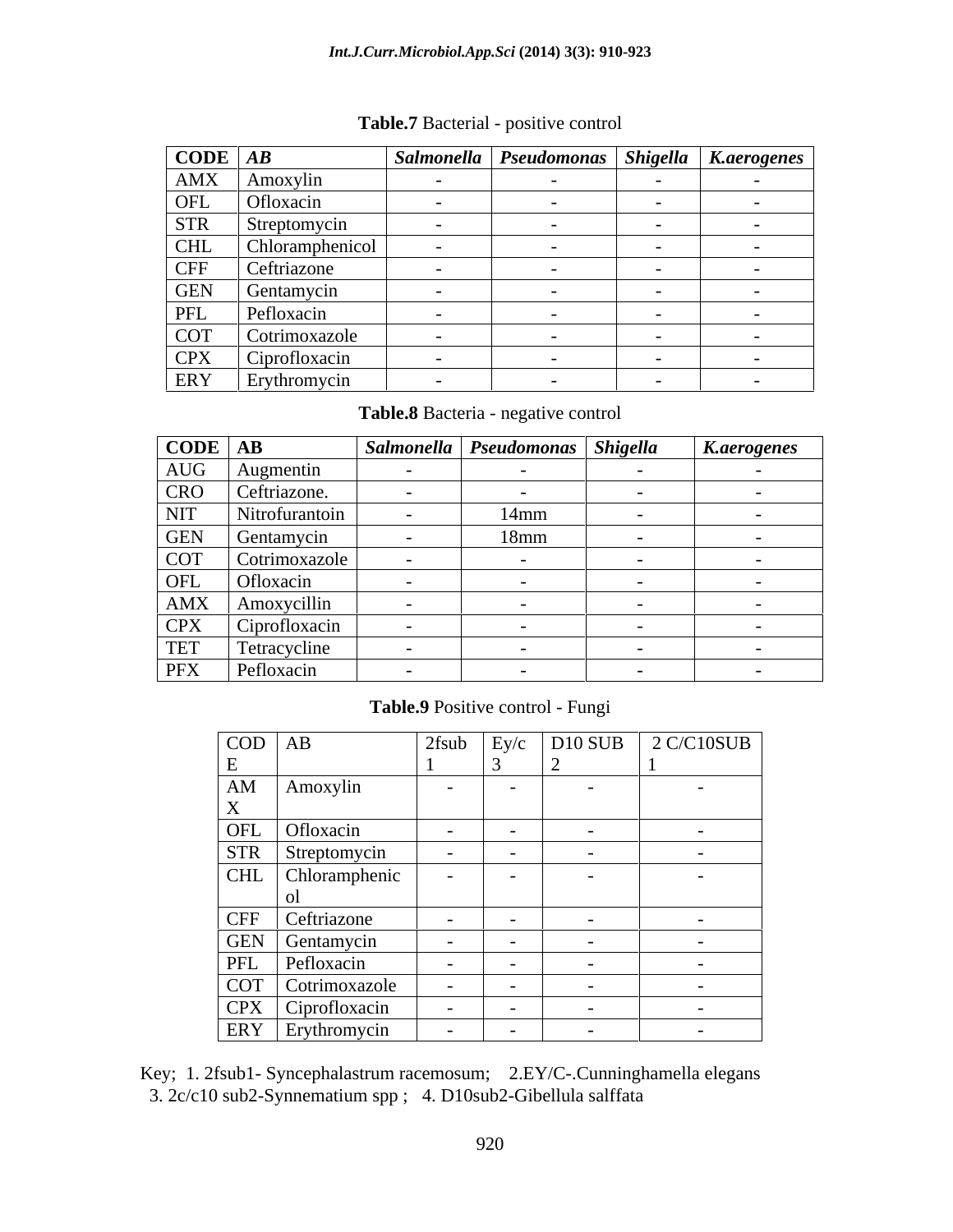| $\overline{CODE}$ AB |                                                         |      |      | $\boxed{\left  \begin{array}{c c} 2 \text{FSUB1} & \text{EY/C3} & \text{D10SUB2} & 2 \text{ C/C10SUB1} \end{array} \right  }$ |
|----------------------|---------------------------------------------------------|------|------|-------------------------------------------------------------------------------------------------------------------------------|
|                      | AUG Augmentin                                           |      |      |                                                                                                                               |
|                      |                                                         |      |      |                                                                                                                               |
|                      | CRO Ceftriazone.<br>NIT Nitrofurantoi<br>Nitrofurantoin |      |      |                                                                                                                               |
|                      | CGEN Gentamycin                                         |      |      |                                                                                                                               |
|                      | COT Cotrimoxazole                                       |      |      |                                                                                                                               |
| OFL                  | Ofloxacin                                               | 22mm | 16mm |                                                                                                                               |
|                      | AMX Amoxycillin                                         |      |      |                                                                                                                               |
|                      | CPX Ciprofloxacin 20mm                                  |      |      |                                                                                                                               |
| TET                  | Tetracycline                                            |      |      |                                                                                                                               |
| PFX                  | Pefloxacin                                              | 12mm |      |                                                                                                                               |

**Table.10** Fungi - negative control

| Key; 1. 2fsub1-<br>2.EY/C-.Cunninghamella elegans<br>- Syncephalastrum racemosum; |
|-----------------------------------------------------------------------------------|
| 100<br>3. $2c/c10$ sub2-Synnematium spp;<br>l. D10sub2-Gibellula salffata         |

The comparative antibiotic screening plants to contain active phytocompounds using conventional antibiotics revealed like alkaloid, tannin, saponin, flavonoids, most of the bacteria strains to be resistant glycosides, phlombatanins and to the antibiotics except Pseudomonas aeruginosa that was sensitive to gentamycin and nitrofurantoin. This result further confirms the emergence of which differs from one herb to another, resistance of microorganisms to current hence the type and extent of their antimicrobials and also support the need medicinal property also differs. This for a vigorous search for substitute explains the different antimicrobial level antimicrobial of which such plants as used and strength of each plant. Phytochemicals in this work serve as a qualified candidate are generally known to be part of bioactive plants in drug production. However, more components of plants have shown to fungal strains show more level of possess medicinal and antimicrobial sensitivity to the antibiotic used, values as well as exhibiting physiological *Syncephalostrum racemosum* was sensitive to ofloxacin, ciprofloxacin and pefloxacin . This could be as a of the fact antimicrobial, anti inflammatory and anti these organisms are not common clinical organisms and might not have been previously exposed to the antibiotics and This work has shown that the plants used might not have experienced genetic in this study can further be subjected to

Phytochemical screening showed the

glycosides, phlombatanins and anthroquinones.

Herbal drugs contain unique constituents which differs from one herb to another, properties (Di Vincenzo, 2005). Flavonoid is used in medicine as oxidant (Evans, 1996).

change. characterization and toxicity test so as to be included in the data base as a candidate for drug production.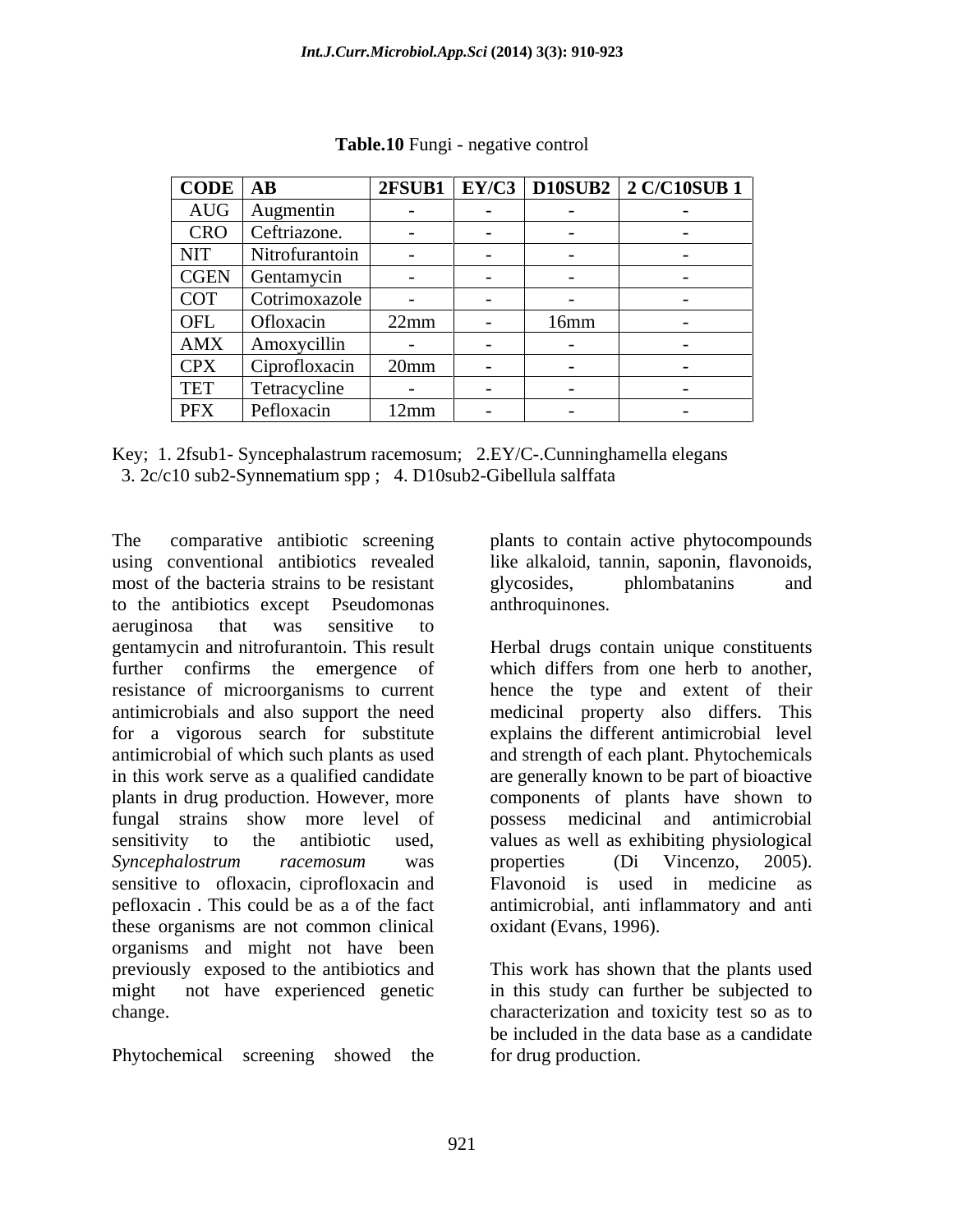- Aibinu I E, Ohaegbulam V C, Adenipekun Lagos, Nigeria. Journal of Clinical Microbiology. 2003;415:2197-2200.
- Aibinu I, Adenipekun E, Odugbemi T.<br>
Fmergence of Ouinolone Resistance 403. Emergence of Quinolone Resistance Biomedical Science. 2004;32:73-78.
- Abdulwahab S.I, Mohammed, A.H., Mustapha, M.R, Alkharfy, K.M., capitalum. Evidence based Braz J Med Biol Res 33: 179-189.
- Abere, T. A., Okoto, P. E., Agoreyo, F. O. 2010. Antidiarrhoea and toxicological evaluation of the leaf extract of Melastomataceae. BMC Complement Altern Med 10: 71. **plants.** Fitaterapia645: 423 – 424.
- E., Ibe, C. C., Fasure, K. A. 2005. Screening of crude extracts of six medicinal plants used in South-West 2000. J.<br>Nigerian unorthodox medicine for 379-382. Nigerian unorthodox medicine for Staphylococcus aureus activity. BMC Complement Altern Med 5: 6.
- biochemical effects of various doses of aqueous seed extracts of Cassia Research Communication, 151: 85 90. Clerodendron glandulosum.Coleb leaf

References **References** Anonymous, 2009. www.research. Anonymous, 2009. [www.research](http://www.research). net/publications, 157.

- E A, Ogunsola F T, Odugbemi T O, Niehues, M., Deters, A., Hensel, A.<br>Mee B J Extended-Spectrum Beta- 2009. An ethnopharmacological Mee B J. Extended-Spectrum Beta- 2009. An ethnopharmacological Lactamase Enzymes in Clinical survey and in vitro confirmation of Isolates of *Enterobacter* species from Agyare, C., Asase, A., Lechtenberg, M., Niehues, M., Deters, A., Hensel, A. 2009. An ethnopharmacological ethnopharmacological use of medicinal plants used for wound healing in Bosomtwi-Atwima-Kwanwoma area, Ghana. J Ethno, pharmacol 1253: 393- 403.
- amongst *Escherichia coli* strains Buer ,A.W. Kirby, M.M., Sherris, J.C and isolated from clinical infections in Turk, M. 1966. Antibiotic some Lagos State Hospitals in Nigeria susceptibility testing by some Lagos State Hospitals in Nigeria. Susceptibility testing by<br>Nigerian Journal of Health and standardization single dose method. Nigerian Journal of Health and standardization single-dose-method.<br>
Biomedical Science 2004:32:73–78. American Journal of Clinical Turk, M. 1966. Antibiotic susceptibility testing by standardization single dose method. American Journal of Clinical pathology 36;493-496.
- Mohammed O.Y., Oall, M., Calixto, J. B. 2000. Efficacy, safety, Taha,M.M, Mohan, S. Noodin, M.I, quality control, marketing and<br>Mustapha M.R. Alkharfy K.M. regulatory guidelines for herbal 2011.Erectogenic effects of C. medicines phytotherapeutic agents. quality control, marketing and regulatory guidelines for herbal Braz J Med Biol Res 33: 179-189.
- complimentary and Alternative Eisenberg, D. M., Kessler, R. C., Foster, medicine vol, 2012, ID 137386, PG C., Norlock, F. E., Calkins, D. R., 123-129. Delbanco, T. L. 1993. Unconventional C., Norlock, F. E., Calkins, D. R., medicine in the United States. Prevalence, costs, and patterns of use. N Engl J Med 3284: 246-252.
- Dissotis rotundifolia Triana GASQUET, M. 1993. Evaluation in-vitro and in-vivo of traditional antimalarial
- Akinyemi, K. O., Oladapo, O., Okwara, C. Green, E. C. 2000. The WHO forum on traditional medicine in health systems, Harare, Zimbabwe, February 14-18, 2000. *J Altern Complement Med* **6**5**:**  379-382.
	- anti-methicillin resistant IWU, M. M. 1993. Catalogue of major medicinal plants. Handbook of African Medicinal plants CRC Press, London.
- Akinloye, O. A., Ahmed, A. S., Ajagbona, Jadeja, R. N., Thounaojam, M. C., O. P. and Olorede, B. R. 2003. Some Ansarullah, Jadav, S. V., Patel, M. D., occidentalis in rabbits. Bioscience V. 2011. Toxicological evaluation and<br>Research Communication 151: 85 – hepatoprotective potential of Jadeja, R. N., Thounaojam, M. C., Ansarullah, Jadav, S. V., Patel, M. D., Patel, D. K., Salunke, S. P., Padate, G. S., Devkar, R. V., Ramachandran, A. V. 2011. Toxicological evaluation and hepatoprotective potential of